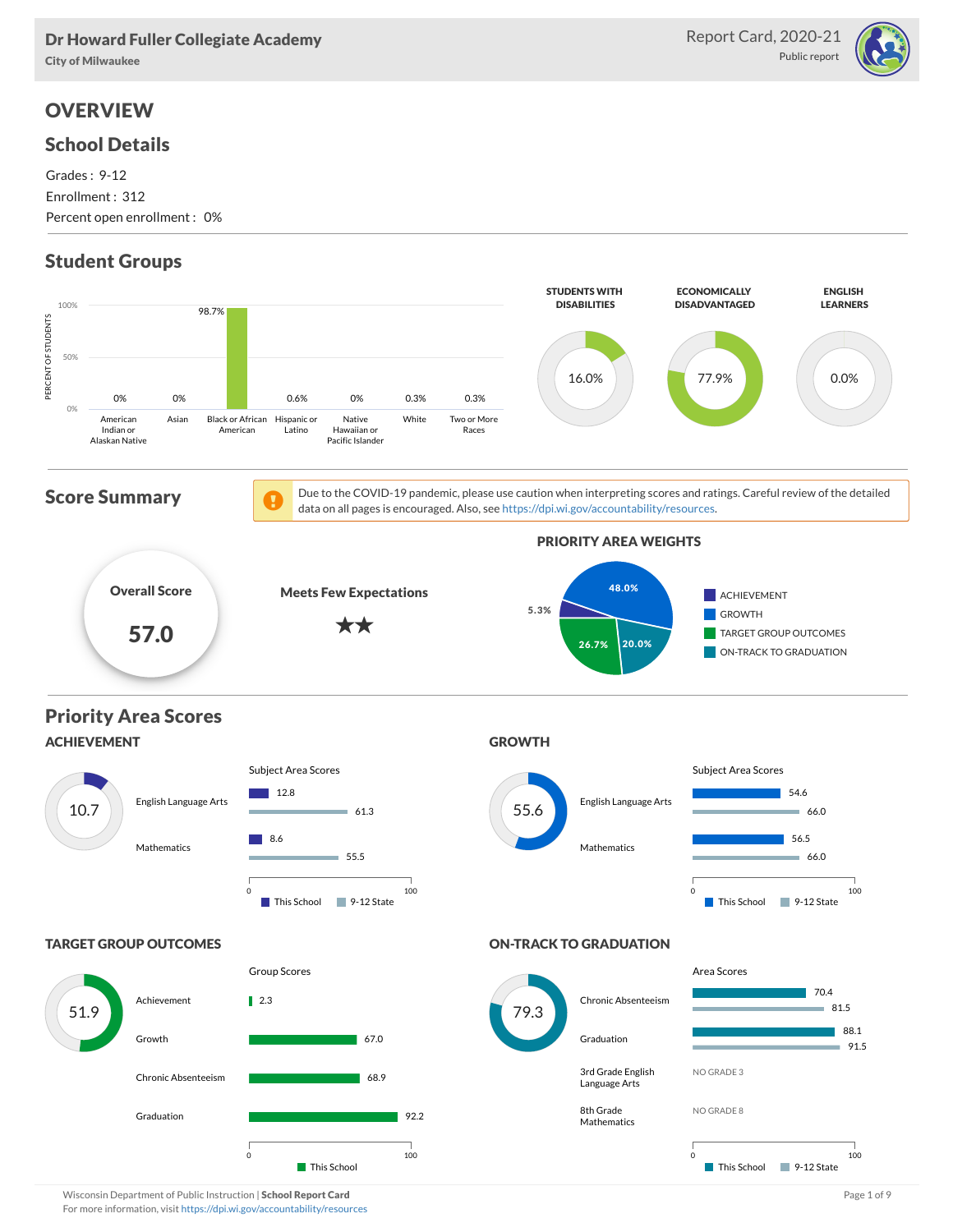#### Dr Howard Fuller Collegiate Academy

City of Milwaukee



## ACHIEVEMENT

This priority area summarizes how this school's students performed on state assessments using a points-based proficiency system that gives partial credit for Basic test performance and extra credit for Advanced performance. The score is a multi-year average of English language arts and mathematics subscores.





### Student Group Achievement, 2020-21 (for information only)

Group size is given in parentheses. Groups with fewer than 20 students are not displayed.

#### ENGLISH LANGUAGE ARTS

|                               |             | Point change from<br>prior year |                                   |               | Point change from<br>prior year |
|-------------------------------|-------------|---------------------------------|-----------------------------------|---------------|---------------------------------|
| Black or African American     | $(119)$ 2.9 | $-10.7$                         | <b>Black or African American</b>  | $(124)$ 1.6   | $-7.2$                          |
| Economically<br>Disadvantaged | $(96)$ 2.6  | $-10.5$                         | Economically<br>Disadvantaged     | $(101)$   1.5 | $\blacktriangledown$ -7.0       |
| Students with Disabilities    | $(22)$ 0.0  | $-1.4$                          | <b>Students with Disabilities</b> | $(22)$ 2.3    | $\bullet$ 0.9                   |
|                               | $\mathbf 0$ | 100                             |                                   | $\mathbf 0$   | 100                             |

#### Performance Levels by Year

These graphs show school-wide percentages and group sizes of students performing at each level.

#### ENGLISH LANGUAGE ARTS



#### **MATHEMATICS**

**MATHEMATICS** 



Wisconsin Department of Public Instruction | School Report Card Page 2 of 9 and 2 of 9 and 2 of 9 and 2 of 9 and 2 of 9 and 2 of 9 and 2 of 9 and 2 of 9 and 2 of 9 and 2 of 9 and 2 of 9 and 2 of 9 and 2 of 9 and 2 of 9 and

For more information, visit <https://dpi.wi.gov/accountability/resources>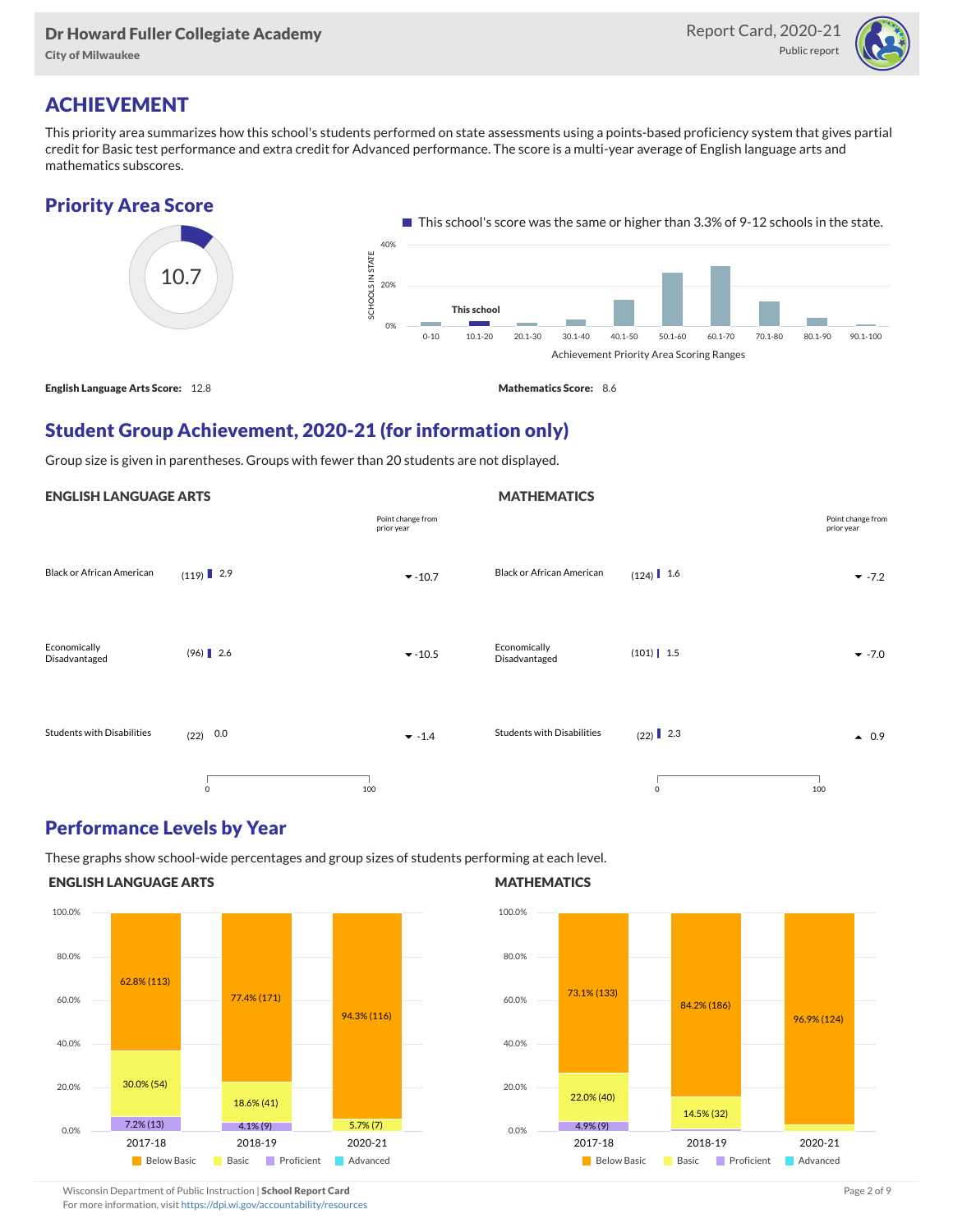

# ACHIEVEMENT - ADDITIONAL INFORMATION

The data on this page is for information only.

# Test Participation Rates, 2020-21

| <b>ENGLISH LANGUAGE ARTS</b> |                                  | <b>MATHEMATICS</b> |                                   |  |  |  |  |
|------------------------------|----------------------------------|--------------------|-----------------------------------|--|--|--|--|
| All students                 | Lowest-participating group:      | All students       | Lowest-participating group:       |  |  |  |  |
|                              | <b>Black or African American</b> |                    | <b>Students with Disabilities</b> |  |  |  |  |
| 51.7%                        | 50.6%                            | 53.8%              | 51.2%                             |  |  |  |  |

### Student Group Performance Levels by Year

Groups with any full academic year students in tested grades are shown.

#### ENGLISH LANGUAGE ARTS

|                                   |                   | 2017-18     |            |                  |                |                   | 2018-19   |            |                  |                |                          | 2020-21                                             |            |           |                          |  |
|-----------------------------------|-------------------|-------------|------------|------------------|----------------|-------------------|-----------|------------|------------------|----------------|--------------------------|-----------------------------------------------------|------------|-----------|--------------------------|--|
|                                   | Tested<br>Total # | Advanc<br>ይ | Proficient | $\varpi$<br>asic | Below<br>Basic | Tested<br>Total # | Advanced  | Proficient | Basi<br>$\Omega$ | Below<br>Basic | Tested<br>Total<br>$\pm$ | $\triangleright$<br>evb.<br>∍<br>O<br>Œ<br>$\Omega$ | Proficient | Basic     | Below<br>Basi<br>$\circ$ |  |
| All Students: 9-12 State          | 190,484           | 8.7%        | 34.2%      | 32.2%            | 24.9%          | 190,984           | 8.3%      | 32.5%      | 32.2%            | 26.9%          | 167,122                  | 6.8%                                                | 32.4%      | 34.4%     | 26.4%                    |  |
| All Students                      | 180               | 0.0%        | 7.2%       | 30.0%            | 62.8%          | 221               | 0.0%      | 4.1%       | 18.6%            | 77.4%          | 123                      | 0.0%                                                | 0.0%       | 5.7%      | 94.3%                    |  |
| <b>Black or African American</b>  | 177               | 0.0%        | 6.8%       | 29.9%            | 63.3%          | 217               | 0.0%      | 4.1%       | 18.9%            | 77.0%          | 119                      | 0.0%                                                | 0.0%       | 5.9%      | 94.1%                    |  |
| Hispanic or Latino                | $\angle 20$       | $\star$     | $\star$    | $\star$          | $\star$        | $\sim 20$         | $\star$   | $\star$    | $\star$          | $\star$        | $\sim 20$                | $\star$                                             | $\star$    | $\star$   |                          |  |
| White                             | 0                 | <b>NA</b>   | <b>NA</b>  | <b>NA</b>        | <b>NA</b>      | $\sim 20$         | $\star$   | $\star$    | $\star$          | $\star$        | $\sim 20$                | $\star$                                             | $\star$    | $\star$   | $\star$                  |  |
| Two or More Races                 | $\angle 20$       | $\star$     | $\star$    | $\star$          | $\star$        | $\angle 20$       | $\star$   | $\star$    | $\star$          | $\star$        | $\angle 20$              | $\star$                                             | $\star$    | $\star$   |                          |  |
| <b>Economically Disadvantaged</b> | 176               | 0.0%        | 7.4%       | 30.1%            | 62.5%          | 218               | 0.0%      | 3.7%       | 18.8%            | 77.5%          | 96                       | 0.0%                                                | 0.0%       | 5.2%      | 94.8%                    |  |
| <b>English Learners</b>           | $\sim 20$         | $\star$     | $\star$    | $\star$          | $\star$        | $\Omega$          | <b>NA</b> | <b>NA</b>  | <b>NA</b>        | <b>NA</b>      | $\mathbf 0$              | <b>NA</b>                                           | <b>NA</b>  | <b>NA</b> | <b>NA</b>                |  |
| <b>Students with Disabilities</b> | 30                | 0.0%        | 0.0%       | 3.3%             | 96.7%          | 36                | 0.0%      | 0.0%       | 2.8%             | 97.2%          | 22                       | 0.0%                                                | 0.0%       | 0.0%      | 100.0%                   |  |

#### **MATHEMATICS**

|                                   | 2017-18          |               |            |           |                | 2018-19               |           |            |           |                | 2020-21              |                                              |               |           |                |
|-----------------------------------|------------------|---------------|------------|-----------|----------------|-----------------------|-----------|------------|-----------|----------------|----------------------|----------------------------------------------|---------------|-----------|----------------|
|                                   | Total#<br>Tested | Advance<br>Ö. | Proficient | Basic     | Below<br>Basic | Total #<br>Teste<br>ه | Advanced  | Proficient | Basic     | Below<br>Basic | Total<br>Tested<br># | Adv<br>$\omega$<br>O<br><b>D</b><br>$\Omega$ | Proficie<br>â | Basic     | Below<br>Basic |
| All Students: 9-12 State          | 190,833          | 9.9%          | 29.3%      | 29.0%     | 31.8%          | 191,249               | 9.7%      | 27.8%      | 28.6%     | 33.9%          | 167,297              | 6.2%                                         | 27.7%         | 29.8%     | 36.3%          |
| All Students                      | 182              | 0.0%          | 4.9%       | 22.0%     | 73.1%          | 221                   | 0.0%      | 1.4%       | 14.5%     | 84.2%          | 128                  | 0.0%                                         | 0.0%          | 3.1%      | 96.9%          |
| <b>Black or African American</b>  | 180              | 0.0%          | 5.0%       | 21.7%     | 73.3%          | 217                   | 0.0%      | 1.4%       | 14.7%     | 83.9%          | 124                  | 0.0%                                         | 0.0%          | 3.2%      | 96.8%          |
| Hispanic or Latino                | 0                | <b>NA</b>     | <b>NA</b>  | <b>NA</b> | <b>NA</b>      | $\sim 20$             | $\star$   | $\star$    | $\star$   | $\star$        | $\angle 20$          | $\star$                                      | $\star$       | $\star$   |                |
| White                             | 0                | <b>NA</b>     | <b>NA</b>  | <b>NA</b> | <b>NA</b>      | $\angle 20$           | $\star$   | $\star$    | $\star$   | $\star$        | $\angle 20$          | $\star$                                      | $\star$       | $\star$   | $\star$        |
| Two or More Races                 | $\angle 20$      | $\star$       | $\star$    | $\star$   | $\star$        | $\sim 20$             | $\star$   | $\star$    | $\star$   | $\star$        | $\sim 20$            | $\star$                                      | $\star$       | $\star$   | $\star$        |
| <b>Economically Disadvantaged</b> | 178              | 0.0%          | 5.1%       | 21.9%     | 73.0%          | 218                   | 0.0%      | 1.4%       | 14.2%     | 84.4%          | 101                  | 0.0%                                         | 0.0%          | 3.0%      | 97.0%          |
| <b>English Learners</b>           | $\sim 20$        | $\star$       | $\star$    | $\star$   | $\star$        | $\Omega$              | <b>NA</b> | <b>NA</b>  | <b>NA</b> | <b>NA</b>      | $\mathbf 0$          | <b>NA</b>                                    | <b>NA</b>     | <b>NA</b> | <b>NA</b>      |
| <b>Students with Disabilities</b> | 31               | 0.0%          | 0.0%       | 3.2%      | 96.8%          | 36                    | 0.0%      | 0.0%       | 2.8%      | 97.2%          | 22                   | 0.0%                                         | 0.0%          | 4.5%      | 95.5%          |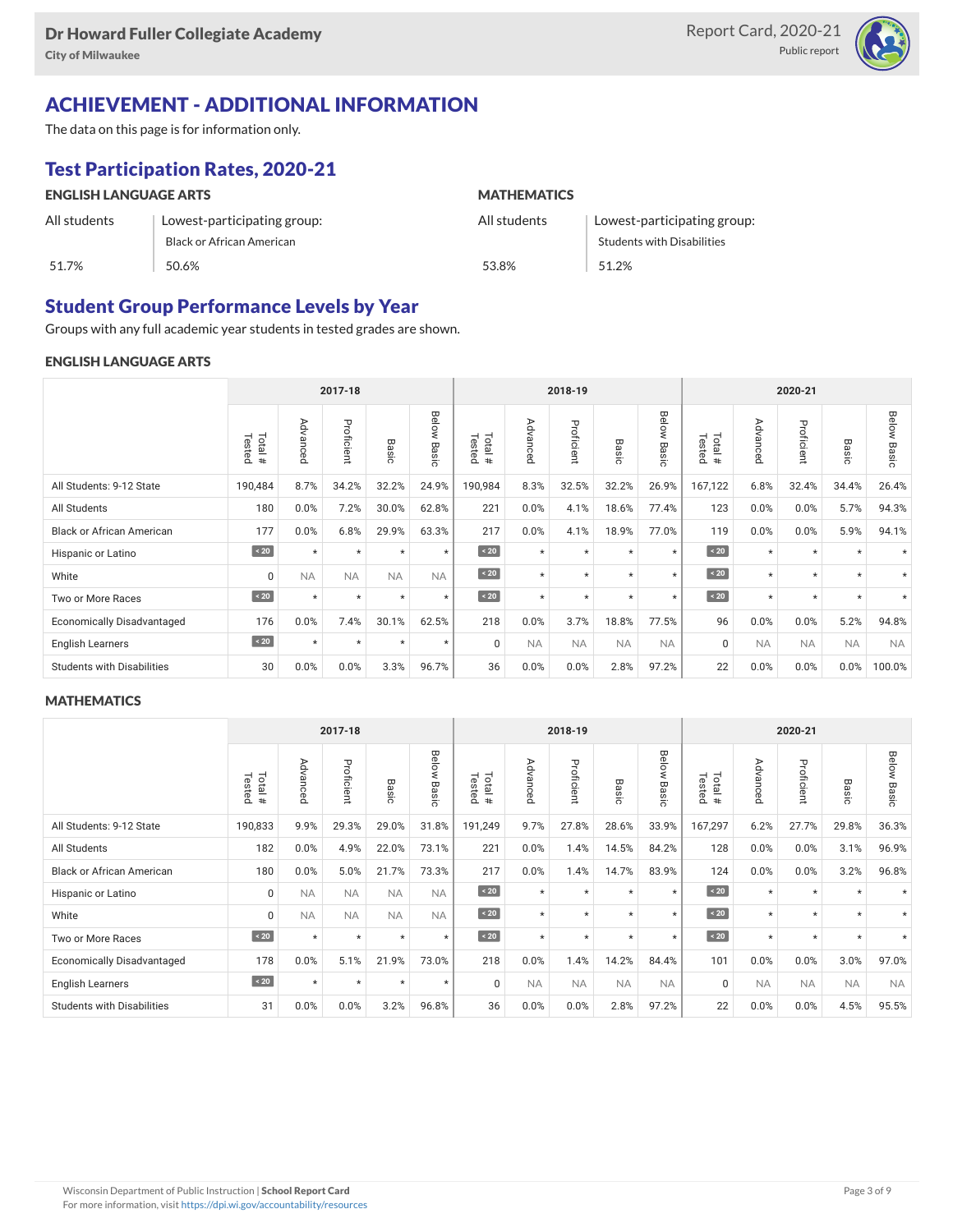City of Milwaukee



## **GROWTH**

This priority area measures year-to-year student progress on statewide tests. It uses a value-added model that seeks to control for circumstances beyond the influence of educators. A high value-added score means that on average students in the school are progressing more quickly than other, similar students. Growth is scored from 0 to 100 to match the other priority areas and is a conversion from the roughly 0 to 6 value-added score.



## Student Group Value-Added (for information only)

Value-added scores cover an approximately 0-6 range. Higher scores mean greater positive impact. A score of 3.0 is average. Group size is shown in parentheses. Groups with fewer than 20 students are not displayed. Shaded boxes indicate higher-than-average scores.

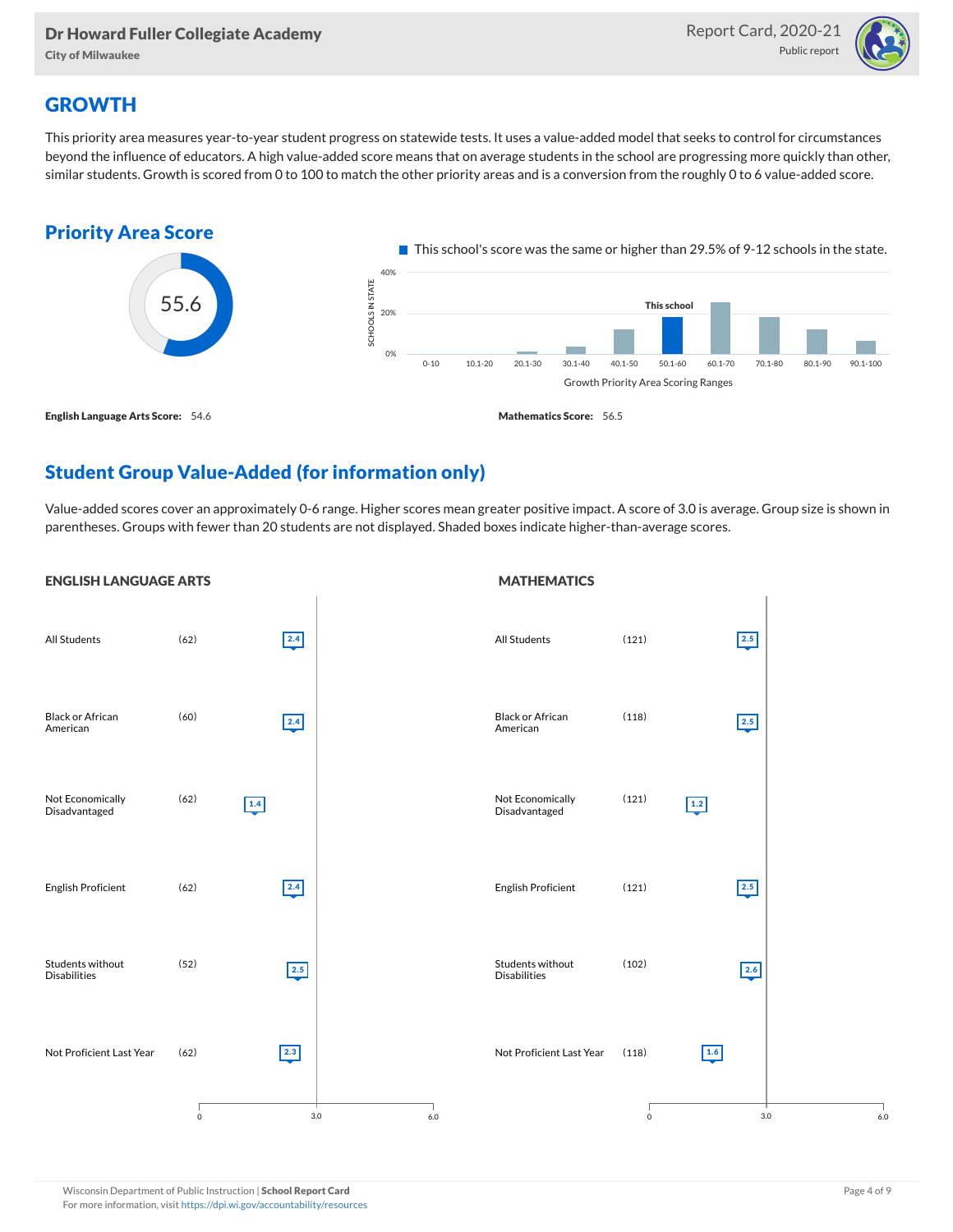

# TARGET GROUP OUTCOMES

This priority area examines outcomes for students with the lowest test scores — the Target Group. It is designed to promote equity by helping schools focus on learners who need the most support while also improving outcomes for all students. The priority area score combines component scores for achievement, growth, chronic absenteeism, and attendance or graduation rate. Data are not displayed when target groups have fewer than 20 students.



0 100

0 100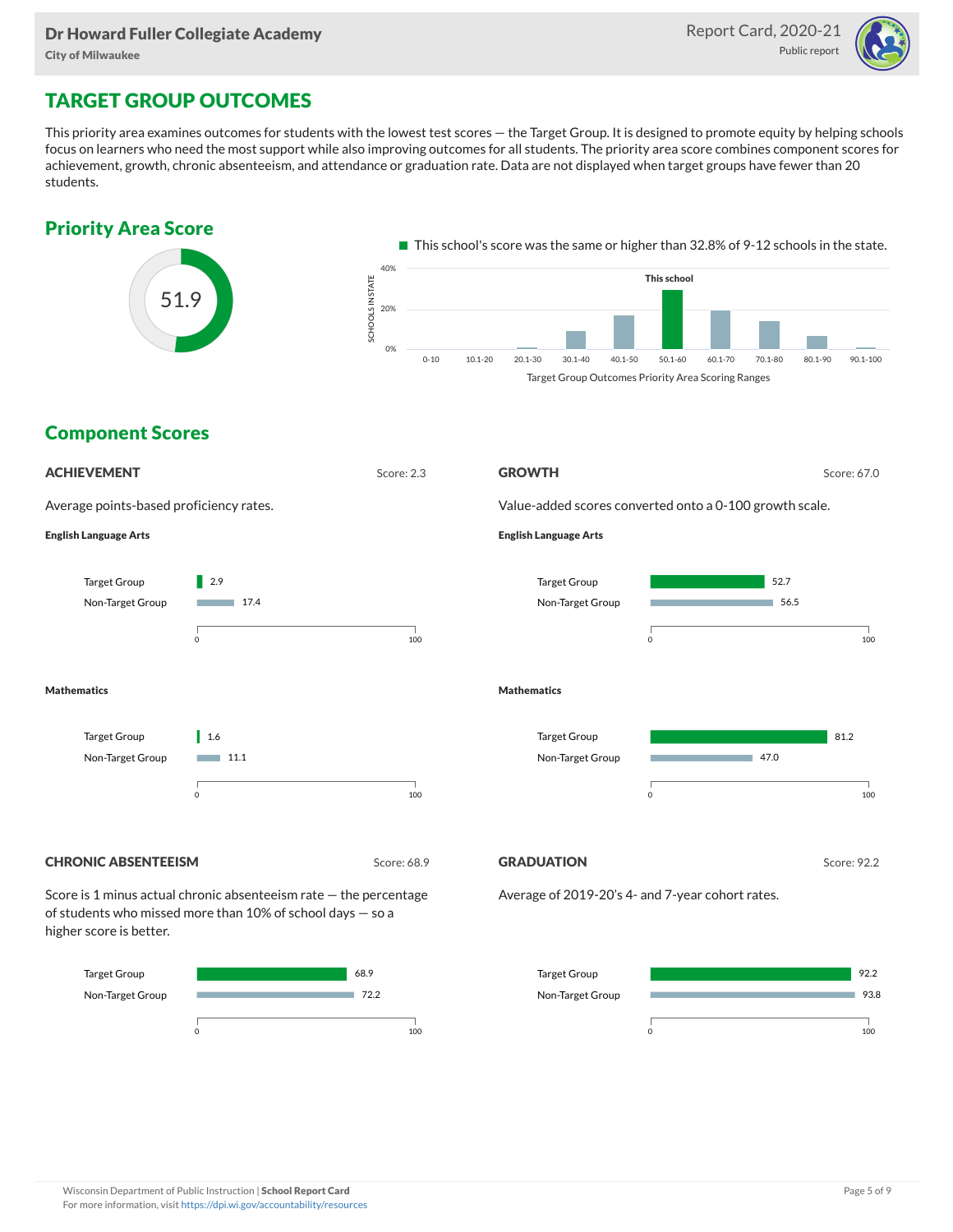

# ON-TRACK TO GRADUATION

This priority area indicates how successfully students are progressing toward completing their K-12 education. The score combines component scores for measures of student engagement and achievement.



### Component Scores

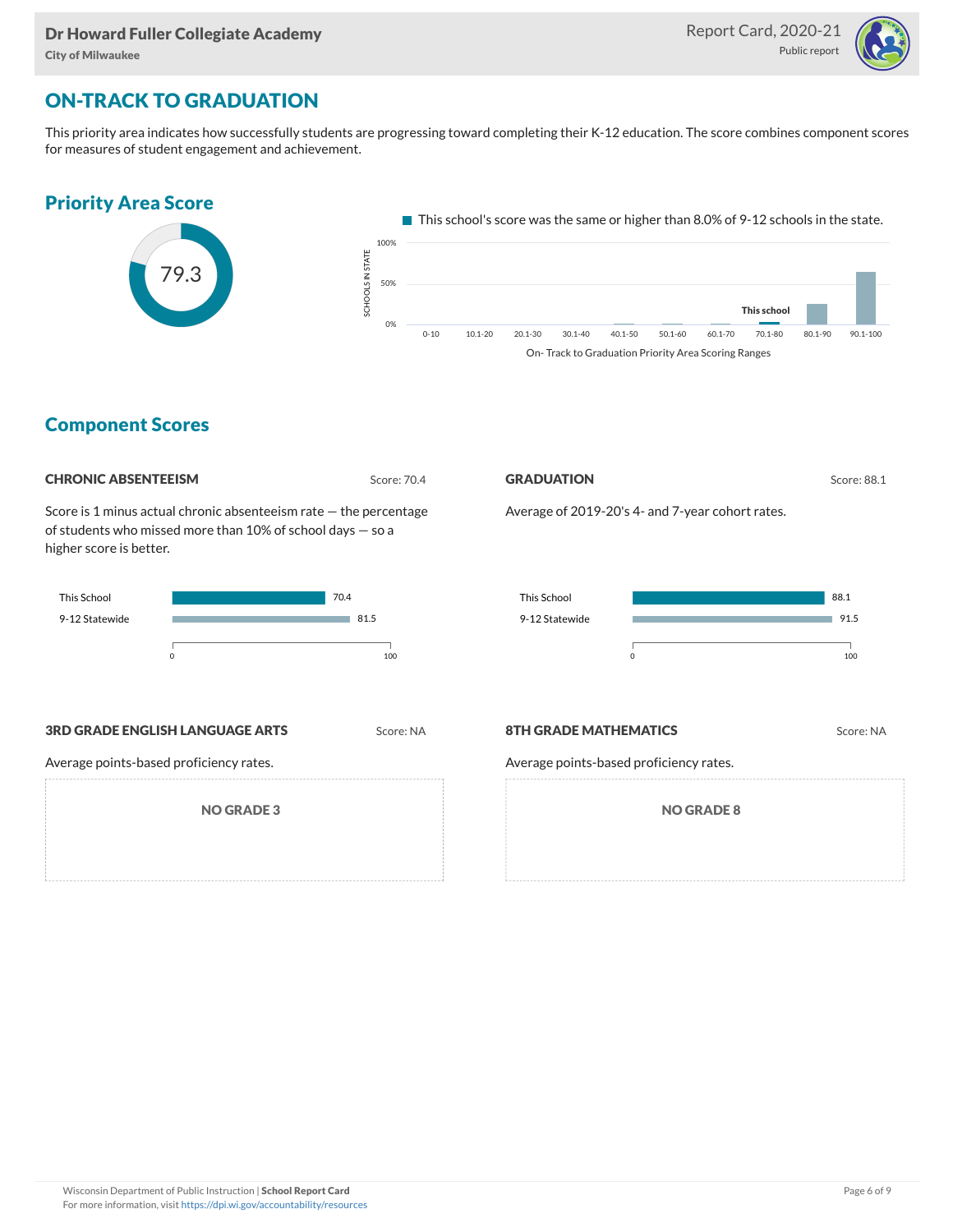![](_page_6_Picture_2.jpeg)

# ON-TRACK TO GRADUATION - ADDITIONAL INFORMATION

This page provides additional detail about chronic absenteeism and graduation and is for information only.

## Student Group Chronic Absenteeism Rates, Single-Year

|                                   | 2017-18     |           | 2018-19     |           | 2019-20     |           |  |
|-----------------------------------|-------------|-----------|-------------|-----------|-------------|-----------|--|
|                                   | Students    | Rate      | Students    | Rate      | Students    | Rate      |  |
| All Students: 9-12 State          | 265,727     | 18.9%     | 265,360     | 18.9%     | 264,745     | 17.9%     |  |
| All Students                      | 268         | 29.9%     | 297         | 32.3%     | 287         | 27.2%     |  |
| <b>Black or African American</b>  | 267         | 29.6%     | 292         | 32.2%     | 282         | 27.3%     |  |
| Hispanic or Latino                | $\sim 20$   | $\star$   | $\angle 20$ | $^\star$  | $\angle 20$ |           |  |
| White                             | $\mathbf 0$ | <b>NA</b> | $\sim 20$   | $^\star$  | $\sim 20$   | $\star$   |  |
| Two or More Races                 | $\Omega$    | <b>NA</b> | $\sim 20$   | $^\star$  | $\sim 20$   | $\star$   |  |
| <b>Economically Disadvantaged</b> | 258         | 30.2%     | 290         | 32.8%     | 0           | <b>NA</b> |  |
| <b>English Learners</b>           | $\angle 20$ | $\star$   | 0           | <b>NA</b> | 0           | <b>NA</b> |  |
| <b>Students with Disabilities</b> | 44          | 27.3%     | 44          | 31.8%     | 52          | 23.1%     |  |

### Student Group Graduation Rates

This table shows for each of two cohorts the percentage of students starting high school together who graduated by 2019-20. The four-year rate pertains to students who started high school four years earlier, and the seven-year rate pertains to students who started seven years earlier.

|                                   |                    | Four-year cohort graduation rate |         | Seven-year cohort graduation rate |           |       |  |  |  |
|-----------------------------------|--------------------|----------------------------------|---------|-----------------------------------|-----------|-------|--|--|--|
|                                   | Students in cohort | Graduates                        | Rate    | Students in cohort                | Graduates | Rate  |  |  |  |
| All Students: 9-12 State          | 66,987             | 60,500                           | 90.3%   | 65,509                            | 60,787    | 92.8% |  |  |  |
| All Students                      | 65                 | 54                               | 83.1%   | 44                                | 42        | 95.5% |  |  |  |
| <b>Black or African American</b>  | 65                 | 54                               | 83.1%   | 44                                | 42        | 95.5% |  |  |  |
| <b>Economically Disadvantaged</b> | $\sim 20$          | $\star$                          | $\star$ | 42                                | 40        | 95.2% |  |  |  |
| Students with Disabilities        | $\sim 20$          |                                  | $\star$ | $\angle 20$                       | $\star$   |       |  |  |  |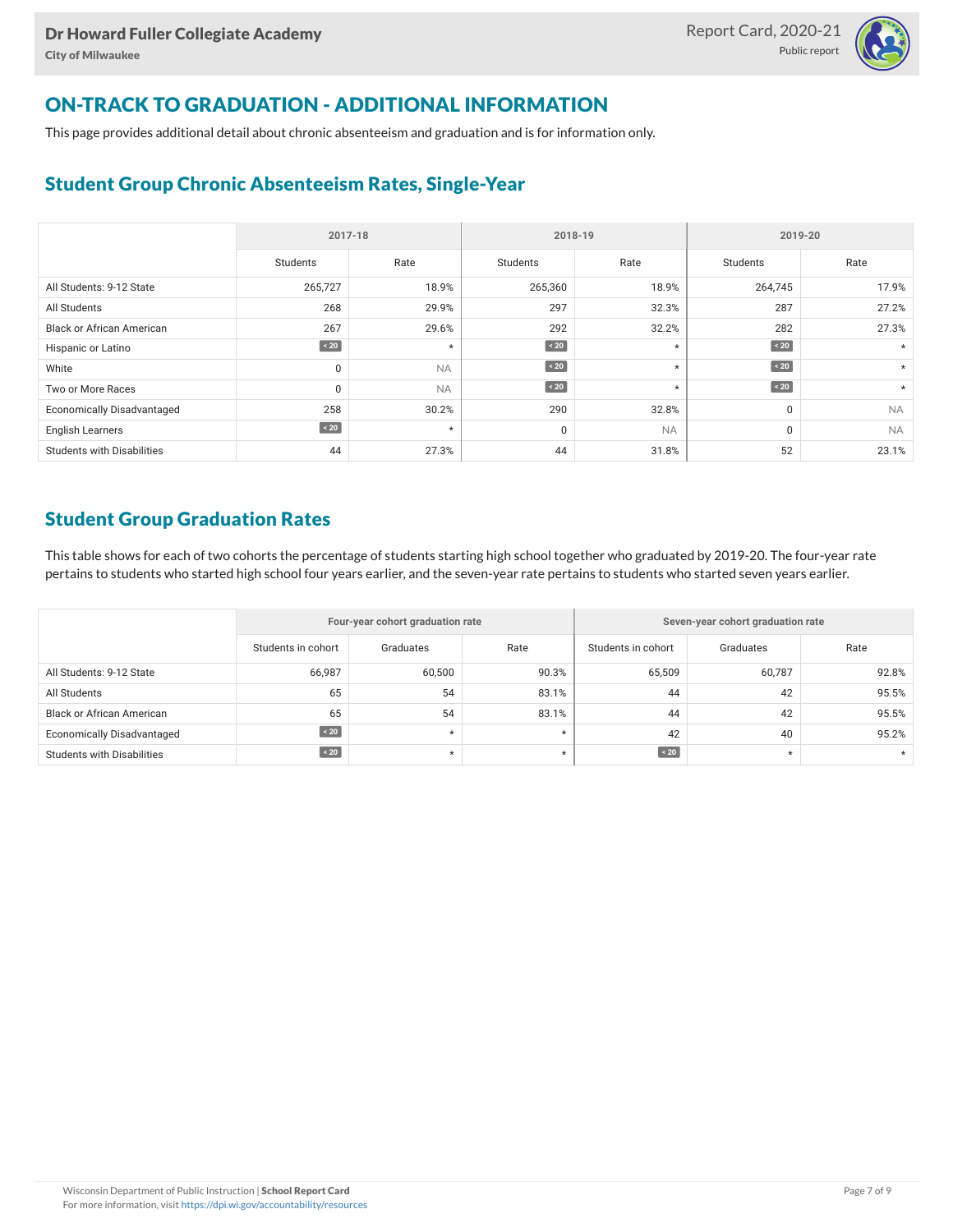![](_page_7_Picture_2.jpeg)

# POSTSECONDARY PREPARATION, 2019-20

Section 115.385 (d)1.-5., Wis. Stat., requires report cards to include data on pupil participation in various postsecondary preparation opportunities. All data are for grades 9-12. This is for information only and does not affect scores. Course and program data are reported by schools and districts to DPI, and this is the first time these data are included on report cards. Please use caution when interpreting these data. Asterisks replace all-student participation data if the school enrolled fewer than 20 students.

### Participation by Type of Postsecondary Preparation

| <b>ADVANCED COURSES</b>                           |                            | <b>DUAL ENROLLMENT</b>                                                       |       | <b>INDUSTRY-RECOGNIZED</b><br><b>CREDENTIALS</b> |                                 | <b>WORK-BASED LEARNING</b> |                                                               |  |
|---------------------------------------------------|----------------------------|------------------------------------------------------------------------------|-------|--------------------------------------------------|---------------------------------|----------------------------|---------------------------------------------------------------|--|
| School                                            | State                      | School                                                                       | State | School                                           | State                           | School                     | State                                                         |  |
| 0.0%                                              | 19.2%                      | 2.7%                                                                         | 17.8% | 0.0%                                             | 1.4%                            | 0.0%                       | 2.4%                                                          |  |
| No students successfully<br>completed an Advanced | Placement or International | 8 students successfully<br>completed at least one dual<br>enrollment course. |       | recognized credential.                           | No students earned an industry- |                            | No students participated in a<br>work-based learning program. |  |
| Baccalaureate course.                             |                            |                                                                              |       |                                                  |                                 |                            |                                                               |  |

### Student Group Participation

This table compares the percentages of students in the school participating in different types of postsecondary preparation opportunities with the percentages for the state. All groups present in the school are shown. Total student enrollments are given for reference.

|                                   | Total # Enrolled |         | <b>Advanced Courses</b> |       | <b>Dual Enrollment</b> |       | Industry-Recognized<br><b>Credentials</b> |              | <b>Work-Based Learning</b> |              |
|-----------------------------------|------------------|---------|-------------------------|-------|------------------------|-------|-------------------------------------------|--------------|----------------------------|--------------|
|                                   | School           | State   | School                  | State | School                 | State | School                                    | <b>State</b> | School                     | <b>State</b> |
| <b>Black or African American</b>  | 290              | 24,232  | 0.0%                    | 11.5% | 2.8%                   | 9.9%  | 0.0%                                      | 0.3%         | 0.0%                       | 0.8%         |
| Hispanic or Latino                | $\sim 20$        | 31,812  | $\star$                 | 14.7% | $\star$                | 14.1% | $\star$                                   | 0.9%         | $\star$                    | 1.4%         |
| White                             | $\angle 20$      | 188,332 | $\star$                 | 20.8% | $\star$                | 19.7% | $\star$                                   | 1.6%         | $\star$                    | 2.8%         |
| Two or More Races                 | $\angle 20$      | 9,226   | $\star$                 | 16.1% | $\star$                | 13.3% | $\star$                                   | 1.1%         | $\star$                    | 1.4%         |
| <b>Students with Disabilities</b> | 52               | 34,473  | 0.0%                    | 2.9%  | 0.0%                   | 10.2% | 0.0%                                      | 0.5%         | 0.0%                       | 1.4%         |